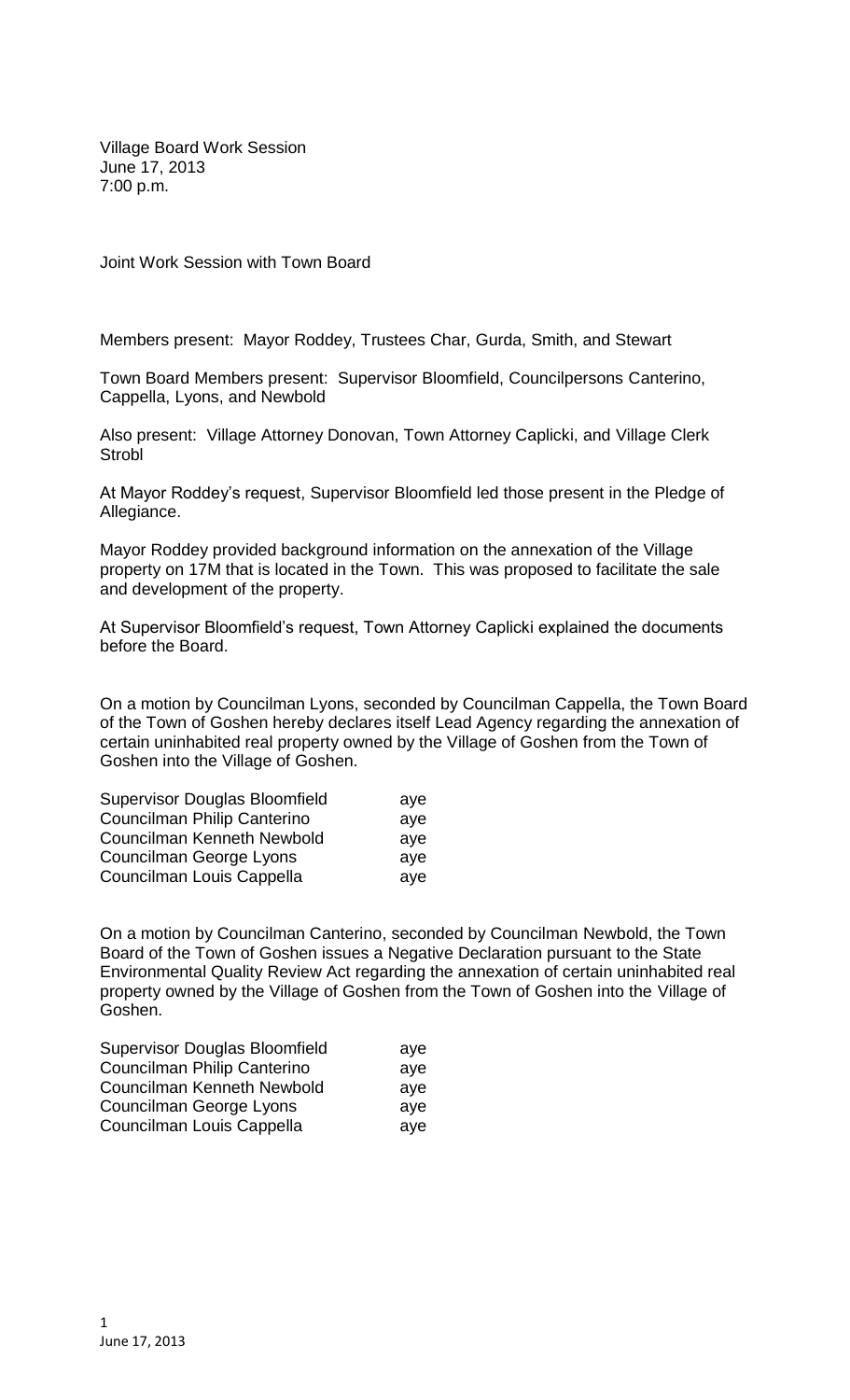The following was moved by Councilman Lyons, and seconded by Councilman Cappella:

**WHEREAS**, the Village of Goshen is the owner of certain uninhabited and unimproved real property consisting of approximately 127.147 acres and having an address of 2500 New York State Route 17M, Goshen, New York; and

**WHEREAS**, the said property is located within both the Town of Goshen and the Village of Goshen with the tax parcels located in the Town of Goshen being known and designated on the tax map as Section 10, Block 1, Lot 63, consisting of approximately 55.703 acres and tax map section 12, Block 1, Lot 74, consisting of approximately 11.118 acres; and

**WHEREAS,** the Village is desirous of annexing the Town portion of their said property described above into the Village; and

**WHEREAS,** pursuant to section 706(1) of the *General Municipal Law,* if a Village is the owner of uninhabited territory adjoining the Village, such territory may be annexed into the Village if the Town Board of the Town in which such territory is situated, by a concurring vote of a majority of its members, consents thereto on the basis of its determination that such annexation is in the overall public interest; and

**WHEREAS**, the Town Board of the Town of Goshen, after due deliberation and consideration does find that (a) the premises in the Town of Goshen that are the subject of the annexation request of the Village of Goshen are contiguous to the Village; (b) that the said premises are uninhabited; (c) that, subject to the conditions hereinafter set forth, the annexation of the said property will not result in any adverse impact upon the environment; (d) that the Village owned waste water treatment plant is located on tax parcel 10-1-63 and it is appropriate and proper that the said plant be located in the Village of Goshen; (e) that annexation will facilitate the sale of the premises and avoid a segmented approval process regarding the land use approvals that will be required for the ultimate development of the premises; and (e) that it is in the overall public interest to annex that property hereinabove described and presently located in the Town of Goshen into the Village of Goshen, subject to the conditions set forth hereinafter;

## **NOW**, **THEREFORE**, it is hereby

**RESOLVED**, that the Town Board of the Town of Goshen finds that the annexation of the premises known and designated as Section 10, Block 1, Lot 63 and Section 12, Block 1, Lot 74 from the Town of Goshen into the Village of Goshen is in the overall public interest; and it is further

**RESOLVED**, that in order to adequately protect the environment and ensure the overall public interest is protected to the maximum extent practicable, the approval of this annexation request is specifically contingent upon the Village submitting, or causing to be submitted, any and all land use approval requests and/or applications that may be made regarding this property to the Engineer for the Town of Goshen as well as compliance with any conditions and/or requirements imposed by the Engineer for the Town of Goshen regarding said land use approval request and/or application, prior to the issuance of any land use approvals by any Board or Agency of the Village of Goshen; and it is further

**RESOLVED,** that the annexation request made herein by the Village of Goshen is hereby approved, subject to those conditions set forth hereinabove.

Upon Roll Call Vote:

| Councilman Philip Canterino | aye |
|-----------------------------|-----|
| Councilman Kenneth Newbold  | aye |
| Councilman George Lyons     | ave |
| Councilman Louis Cappella   | aye |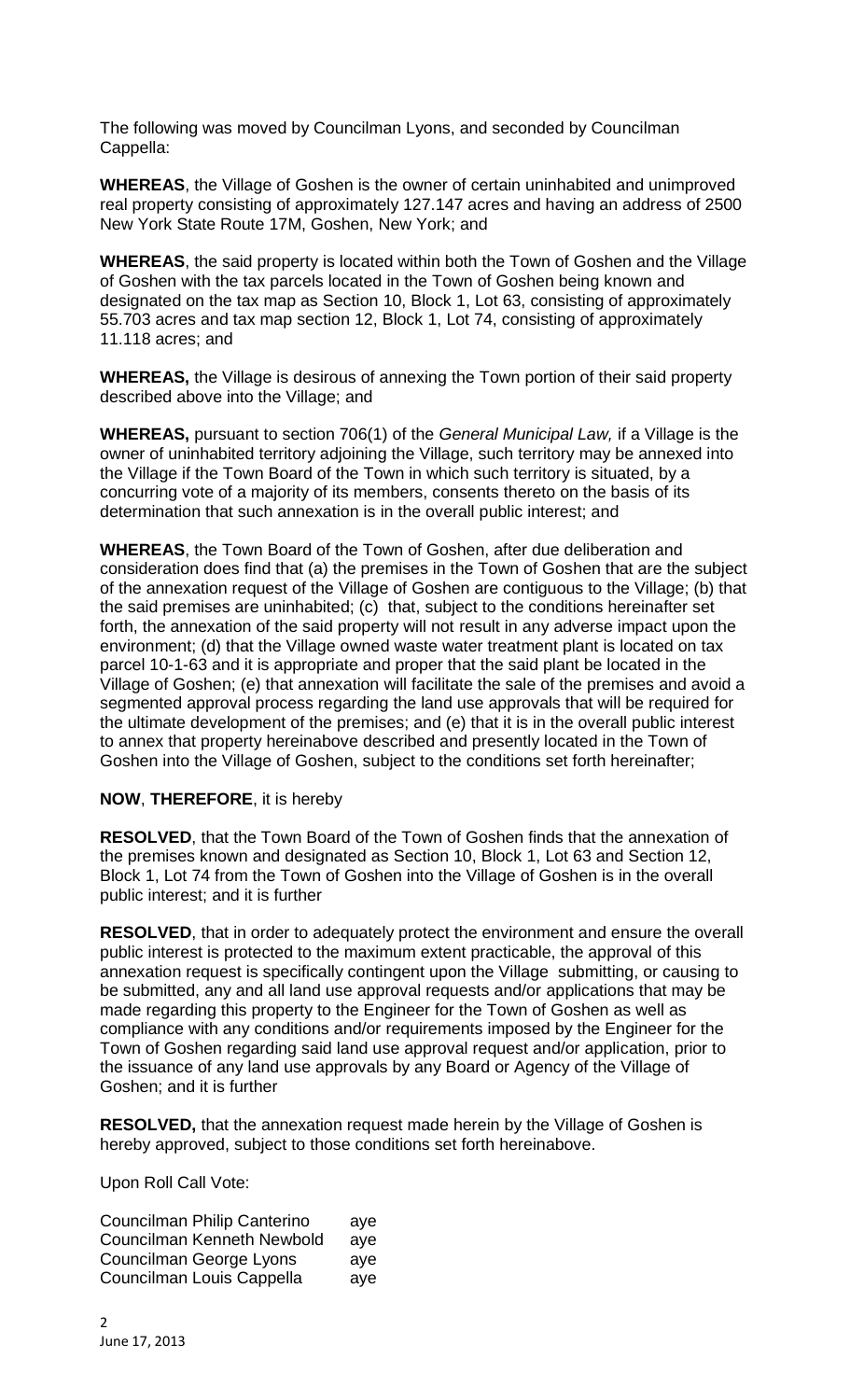Supervisor Douglas Bloomfield aye

On a motion by Trustee Char, seconded by Trustee Smith, the Village Board adopts the same Resolution with the additional provision that it is further resolved that the Village issues an order authorizing the annexation pursuant to Section 706 of the New York State General Municipal Law.

| <b>Trustee Char</b>    | aye |
|------------------------|-----|
| <b>Trustee Gurda</b>   | aye |
| <b>Trustee Smith</b>   | aye |
| <b>Trustee Stewart</b> | aye |
| Mayor Roddey           | aye |

On a motion by Supervisor Bloomfield, seconded by Councilman Canterino, the Town Board portion of the Work Session was adjourned at 7:20 p.m.

| Councilman Philip Canterino          | aye |
|--------------------------------------|-----|
| <b>Councilman Kenneth Newbold</b>    | aye |
| <b>Councilman George Lyons</b>       | aye |
| Councilman Louis Cappella            | aye |
| <b>Supervisor Douglas Bloomfield</b> | aye |

Maplewood Rain Gardens

On a motion by Trustee Stewart, seconded by Trustee Char, the Board voted to accept the low bid of \$23,659.37 from Dave's Lawn Care for the installation of rain gardens at Village Hall, as mandated by the New York State Department of Environmental Conservation.

| Char    | aye |
|---------|-----|
| Gurda   | aye |
| Smith   | aye |
| Stewart | aye |

Department of Public Works – Part-time Seasonal Hire

On a motion by Trustee Stewart, seconded by Trustee Gurda, Deryl Predmore is hereby appointed Part Time Seasonal Intern Laborer for the Village of Goshen Department of Public Works at a salary of \$12.00 per hour, for a term to begin on June 18, 2013 and end on September 3, 2013.

This appointment is effective upon successful completion of pre-employment paperwork.

| Char    | aye |
|---------|-----|
| Gurda   | aye |
| Smith   | aye |
| Stewart | aye |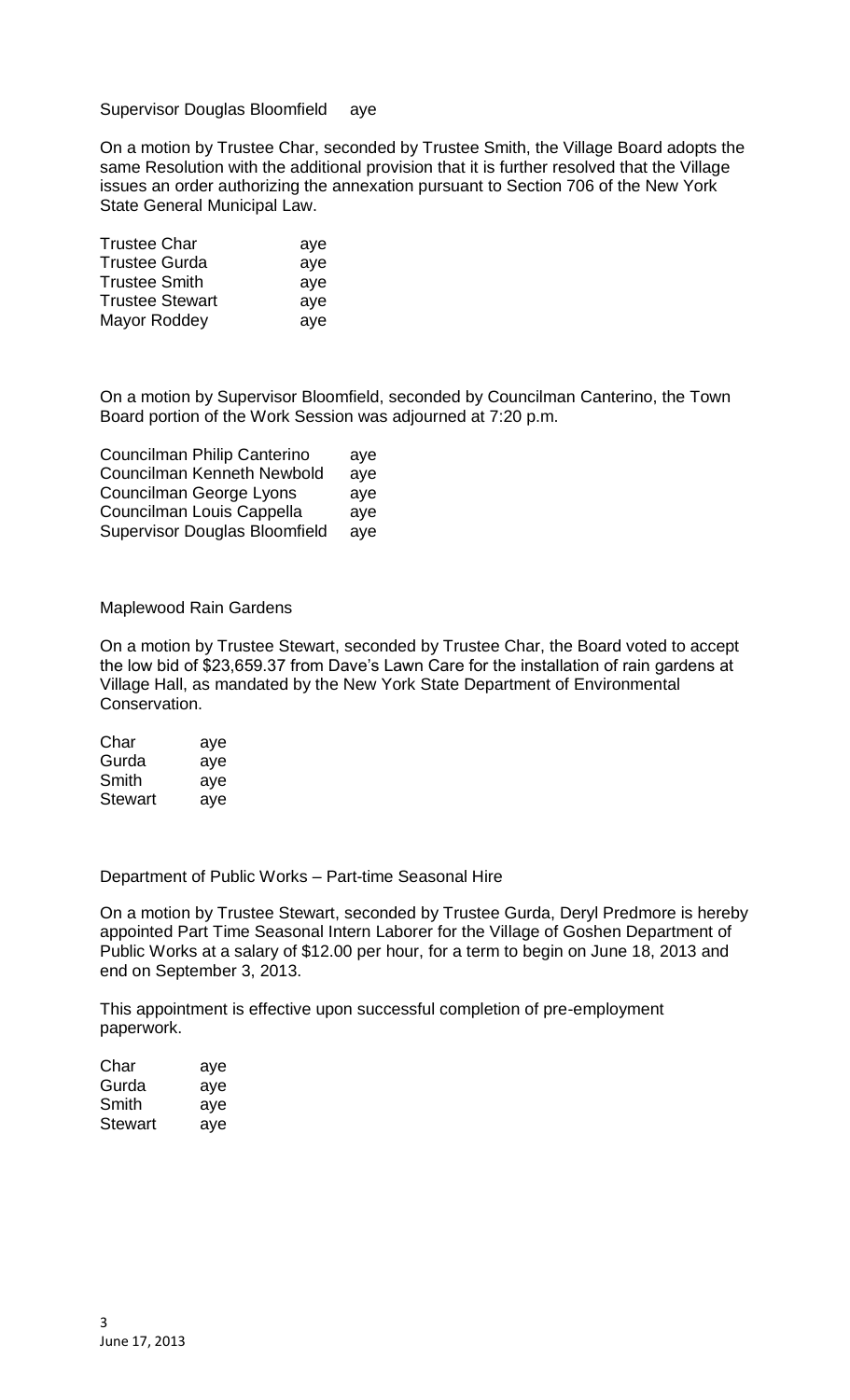Hiring Resolution – Joint Recreation Commission Summer Camp

On a motion by Trustee Char, seconded by Trustee Smith, the following people are hereby appointed Recreation Aides for the Goshen Joint Recreation 2013 Summer Camp, for a term to begin on June 24, 2013 and end on August 9, 2013.

| <b>NAME</b>         | <b>HOURLY</b><br><b>RATE</b> | <b>POSITION</b>             |
|---------------------|------------------------------|-----------------------------|
| Anderson, Allegra   | \$<br>13.00                  | <b>Director</b>             |
| Anderson, Kenneth   | \$<br>8.00                   | <b>Head Counselor</b>       |
| Begany, Dylan       | \$<br>8.75                   | <b>Head Counselor</b>       |
| Clark, Nicole       | \$<br>7.25                   | <b>Substitute Counselor</b> |
| Djapic, Marko       | \$<br>7.25                   | <b>Tennis Counselor</b>     |
| Fitzgerald, April   | \$<br>7.50                   | <b>Tennis Counselor</b>     |
| Fuentes, Vanessa    | \$<br>7.25                   | Counselor                   |
| Garcia, Alyssa      | \$<br>7.50                   | Counselor                   |
| Garcia, Raymond     | \$<br>7.50                   | Counselor                   |
| Gitner, Chris       | \$<br>7.50                   | Counselor                   |
| Helbeck, Alicia     | \$<br>7.50                   | Counselor                   |
| Henkler, Colin      | \$<br>7.25                   | <b>Track Counselor</b>      |
| Laskoski, Jonathan  | \$<br>7.50                   | Counselor                   |
| Lowe, Justin        | \$<br>8.50                   | <b>Head Counselor</b>       |
| Massa, Haleigh      | \$<br>7.25                   | <b>Substitute Counselor</b> |
| Murray, Frances     | \$<br>7.75                   | Counselor                   |
| Murray, James       | \$<br>9.05                   | <b>Head Counselor</b>       |
| Musumeci, Chris     | \$<br>7.25                   | Counselor                   |
| Niesolowski, Sierra | \$<br>8.00                   | <b>Head Counselor</b>       |
| Ortiz, Amanda       | \$<br>7.25                   | <b>Substitute Counselor</b> |
| Petit, Victoria     | \$<br>7.25                   | <b>Substitute Counselor</b> |
| Petrizzo, Katherine | \$<br>7.75                   | Counselor                   |
| Prymak, Tonia       | \$<br>14.00                  | <b>Health Director</b>      |
| Russo, Laura        | \$<br>8.00                   | Counselor                   |
| Search, Jonathan    | \$<br>7.75                   | Counselor                   |
| Walker, Nathaniel   | \$<br>7.25                   | <b>Tennis Counselor</b>     |

These appointments are effective upon successful completion of pre-employment paperwork and training.

| Char           | aye |
|----------------|-----|
| Gurda          | aye |
| Smith          | aye |
| <b>Stewart</b> | aye |

On a motion by Trustee Stewart, seconded by Trustee Char, the Board voted to enter into Executive Session at 7:26 p.m., for a discussion of the employment history of a particular employee.

| Char    | aye |
|---------|-----|
| Gurda   | aye |
| Smith   | aye |
| Stewart | aye |